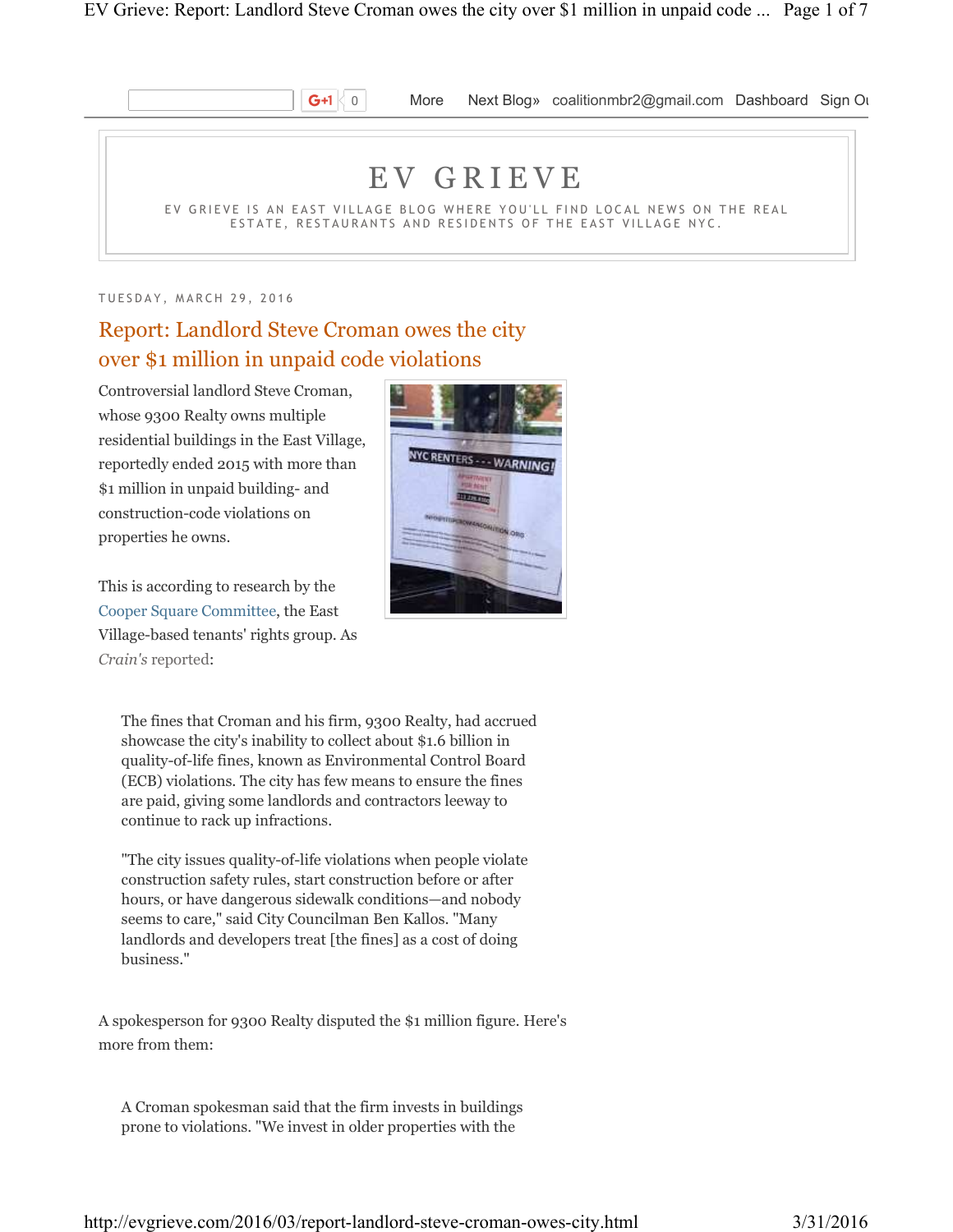objective of restoring and holding them for the long term," the spokesman said in a statement. "Due to the age of properties in Manhattan, these buildings usually require substantial upgrade and repair work. We take maintenance of our properties very seriously and continually invest to clear building violations and enhance the quality of life for all of our residents."

Among other things, Croman has been accused of using illegal tactics to force out rent-stabilized tenants. Tenants have also said that Croman hired a former NYPD officer to harass and intimidate them.

And in other Croman-related news making headlines... Steve's son Jake Croman, a member of the University of Michigan's Tau Kappa Epsilon chapter, has been vilified on the Internet for a video in which he is seen berating an Uber driver in Ann Arbor, Mich., last week.

#### As Gothamist noted:

Uber driver Artur Zawada started filming Croman and his friends after they began harassing him when he apparently canceled a ride they ordered. "Fuck you Artur, you little faggot fuck," Croman yells. "You wanna kick me off? Kick me off, you little piece of shit. You're an Uber driver! Go fucking drive, you little fuck! Minimum wage faggot! Go fuck yourself!"

He added toward the end, "You're working all night! Guess what? I'm gonna sit on my ass and watch TV. Fuck you!"

In a statement to BuzzFeed, Jake Croman said, in part: "What you don't see in the video is that the driver had made a number of offensive anti-Semitic remarks that provoked my response. I am not proud of my reaction to his discrimination and I regret my choice of words."

The Uber driver denied the accusations.

Someone quickly created "the public warning website about the world famous Michigan/New York City douchebag Jake Croman."

Jake Croman's LinkedIn profile notes that he is an associate for his father's real-estate firm.

#### **Previously on EV Grieve:**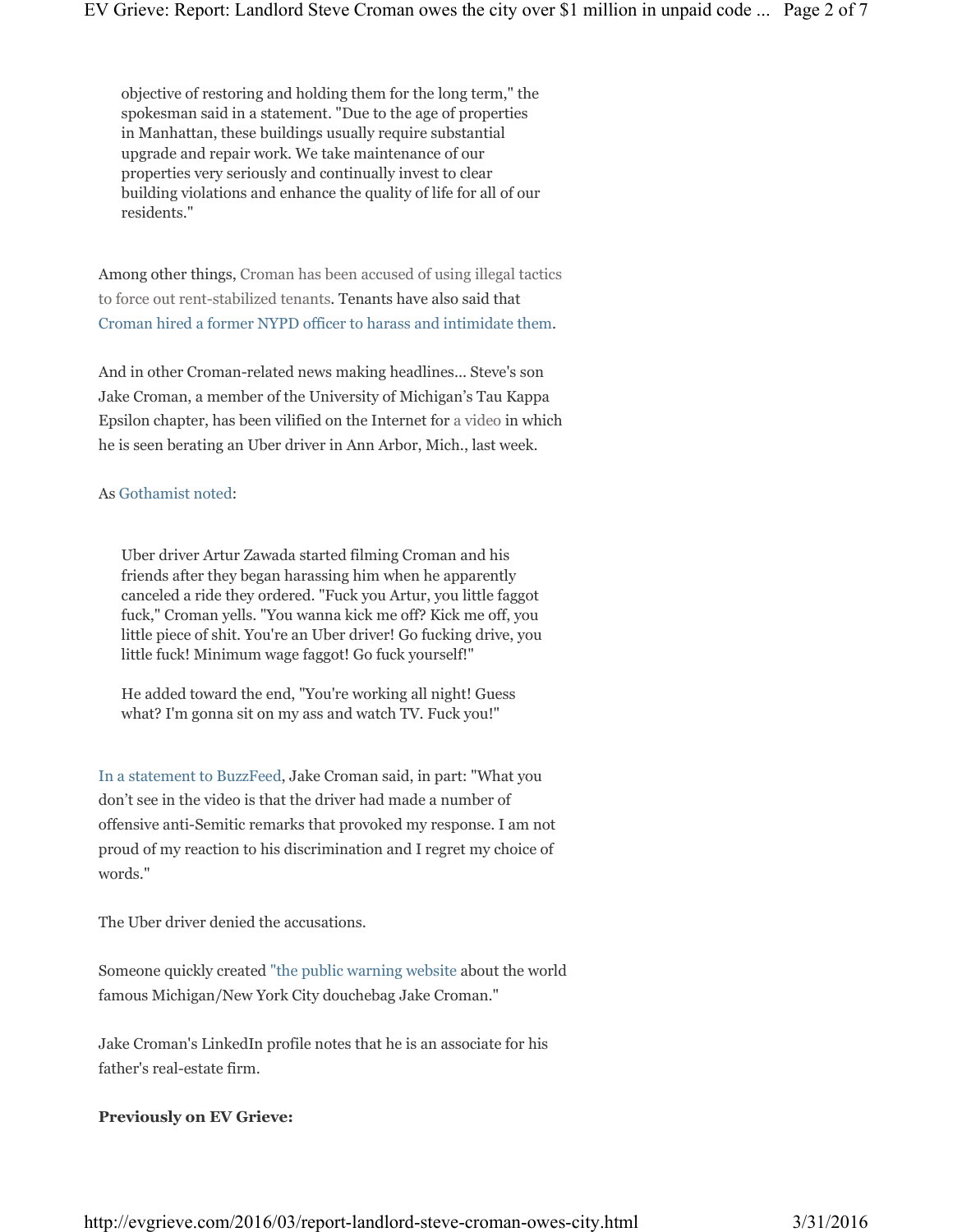Report: Steve Croman facing another lawsuit from East 8th Street residents

Report: East 8th Street residents sue landlord Steve Croman, allege intimidation, harassment

Watch a lot of people speak out against Steve Croman and 9300 Realty

Report: State Attorney General launches Steve Croman investigation

Tenant advocacy group names Icon Realty and Steven Croman among NYC's worst landlords

#### Image from May 2015



POSTED BYGRIEVEAT4:20 AM LABELS:CROMAN REALTY,STEVE CROMAN

#### **1 5 C O M M E N T S :**



Giovannisaid...

This proves that douchebaggery runs in families. Last week it was drunk FratBro Peter Brant, Jr. being arrested at JFK for "allegedly" assaulting a cop, this week it's the father and son team of Steve and Jake CroMagnon being exposed for who they really are, and instead of just apologizing, they do iwhat all rich crybabies seem to do, they hire a crisis management team. What's next, Ben Shaoul.being sued by his parents for ripping them off? Oh I almost forgot, that already happened.

MARCH 29, 2016 AT 6:55 AM

#### Brohattansaid...

The apple doesn't fall far from the tree. Jake Croman is a major douche...the epitome of a 'Bro.

MARCH 29, 2016 AT 8:06 AM

Anonymous said...

The acorn does not fall far from the slumlord.

MARCH 29, 2016 AT 9:27 AM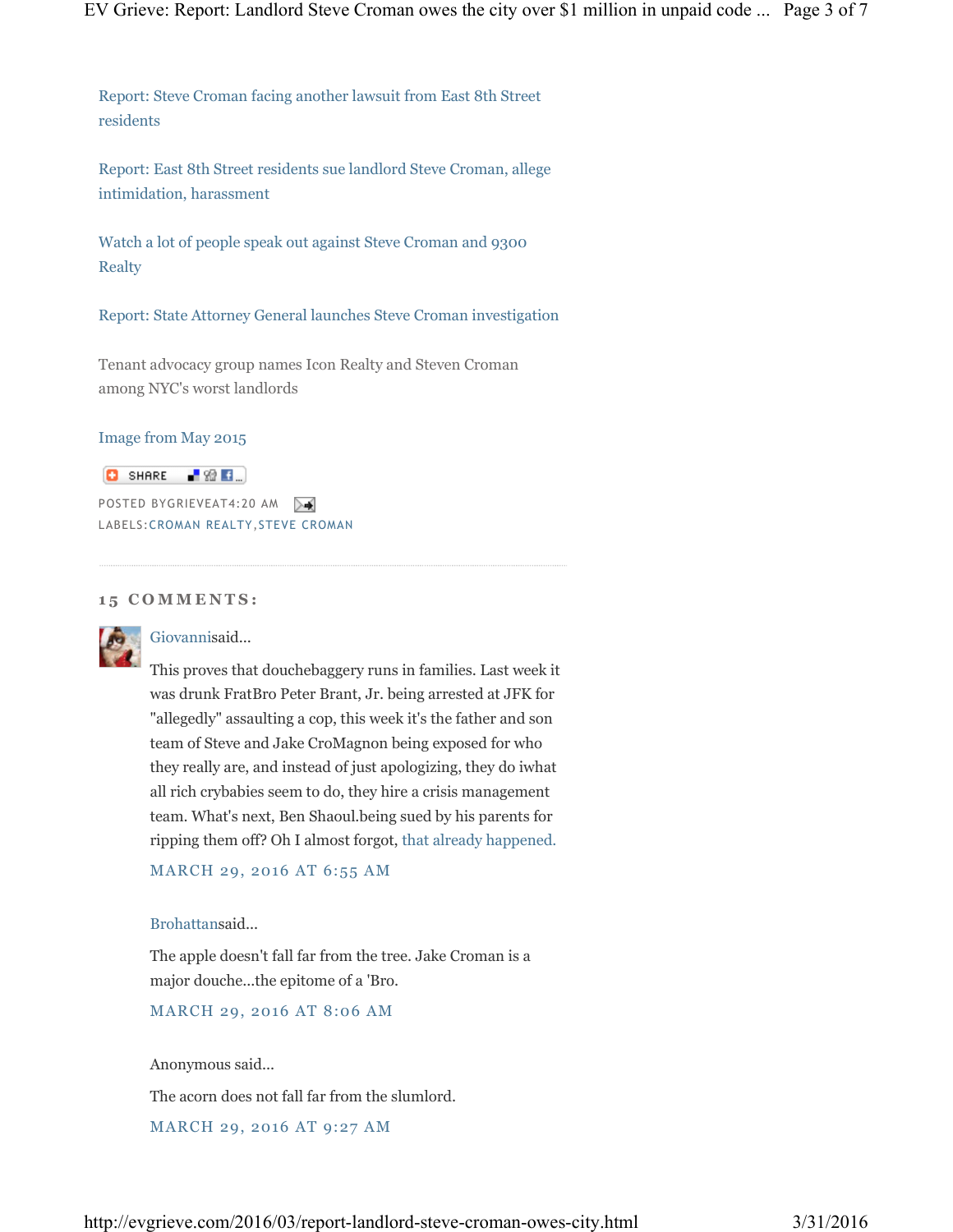**B** KeyFood4Evasaid...

Croman could have probably saved himself some money by unleashing his troll son on the tenants he was trying to evict instead of the disgraced ex cop.

MARCH 29, 2016 AT 9:45 AM

# Anonymous said...

Douche bag and a piece of shit. I don't believe in God, but I believe in karma, being a good person, and knowing the difference between right and wrong. What goes around, comes around. He will get what he deserves. This man is a bad person who has no empathy or concern for fellow human beings.

# MARCH 29, 2016 AT 10:18 AM

Anonymous said...

The death of civility.

#### MARCH 29, 2016 AT 10:45 AM

Anonymous said...

Gotta love those public warning websites. Jakecroman.com y'all.

#### MARCH 29, 2016 AT 10:47 AM

Anonymous said...

and the system allows him to carry on with his business and keep his properties, and make money this way. that is the real atrocity. The city is complicit. A million dollars in fines, means a great deal of aggravation for his tenants- that why in some cases, he doesn't need to fix - just slapped with a fine (that he doesn't pay) Completely ridiculous.

# MARCH 29, 2016 AT 11:24 AM

IzF said...

It's obvious that dignity and manners cannot be bought. Super low class.

MARCH 29, 2016 AT 12:43 PM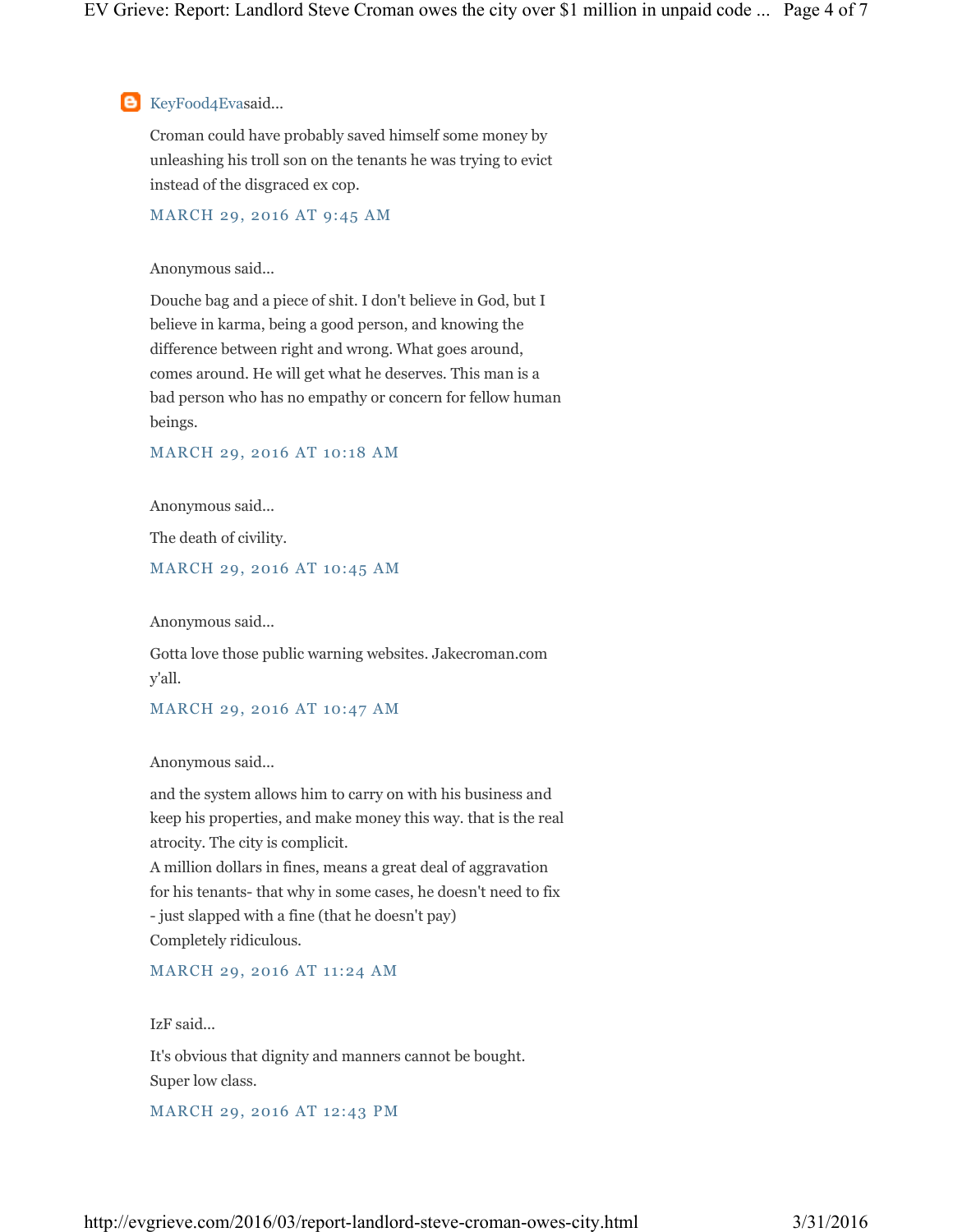Anonymous said...

CroMagnon emptied a building on my block of its long-term tenants. He also ripped out the ENTIRE garden of that building and paved it over. Now the apartments are being rented to bros & their ilk with the understanding that summertime in the paved-over yard is for PARTIES (and to hell with the neighbors!).

As to his son, the nut didn't fall far, did it?

MARCH 29, 2016 AT 3:15 PM

#### Anonymous said...

If a resident of NYC does not pay their parking tickets then the city comes after them and tows and/or impounds their car. We all know what happens when we don't pay our taxes. Why doesn't this city seize the buildings away from these Scoflaw Landlords like Steve and Harriet Croman who thumb their noses at the law and do not pay their fines. They default in court and do not make the repairs to correct the violations they were issued. The very worst part of all of this is that tenants are living in dangerous conditions with uncorrected violations..and DOB outrageously crowns these slumlords with new permits to do more illegal work. It's a vicious cycle. So what good is the Department of Buildings ?

#### MARCH 29, 2016 AT 10:14 PM

Anonymous said...

He really tried to use a pathetic "the other guy was anti Semitic" but it's not in the video excuse? As if anyone believes that POS.

# MARCH 29, 2016 AT 10:14 PM



# Scuba Divasaid...

*CroMagnon emptied a building on my block of its long-term tenants. He also ripped out the ENTIRE garden of that building and paved it over. Now the apartments are being rented to bros & their ilk with the understanding that summertime in the paved-over yard is for PARTIES (and to hell with the neighbors!).*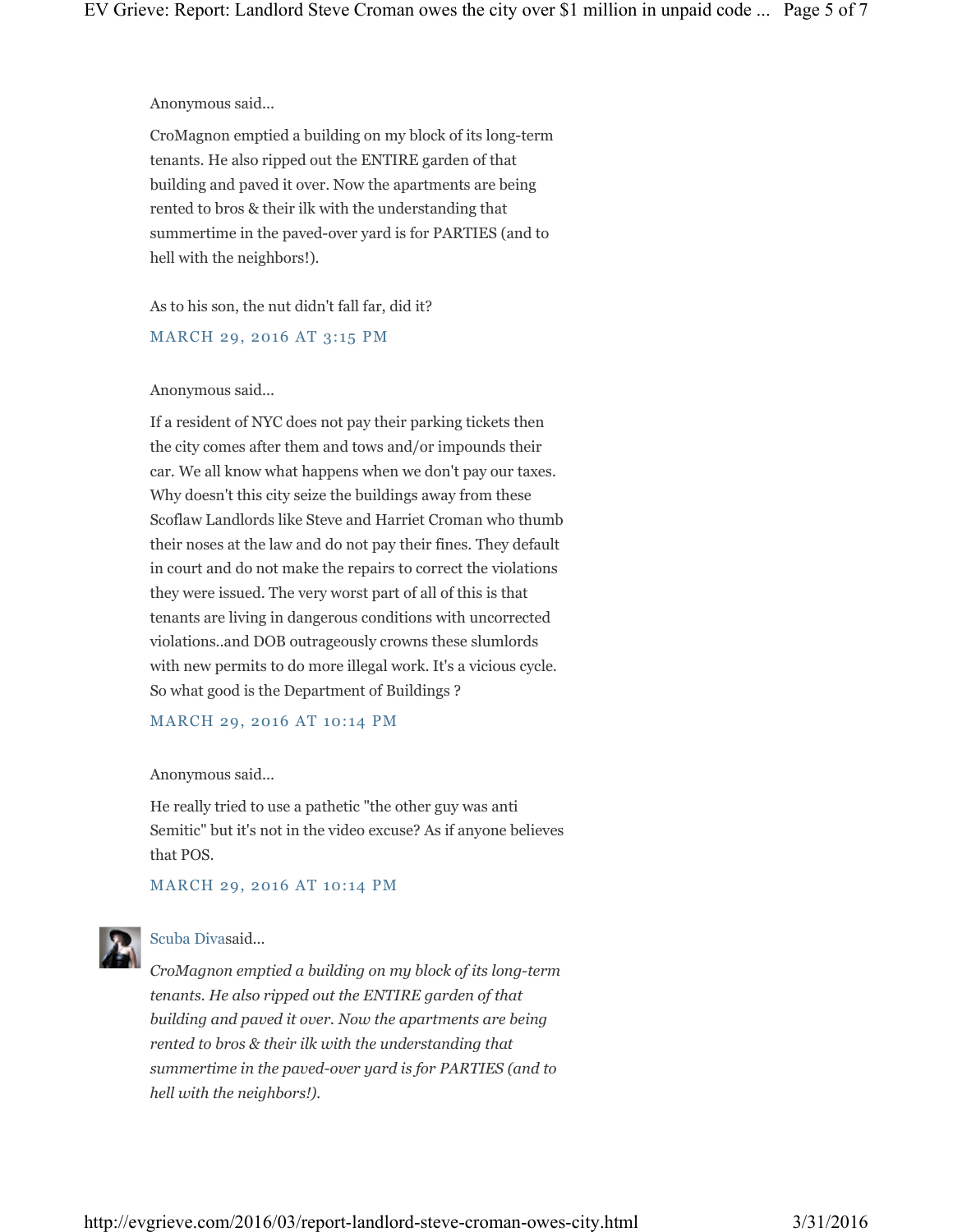That sounds like the building on 2nd street between A and B, but he's doing it all over the hood, isn't he?

The strange thing is that previously, the garden *was* the gathering place for tenants.

# MARCH 29, 2016 AT 10:19 PM

#### SCC - Worst Tenant Eversaid...

If the city of New York collected the outstanding ECB and other fines on record with the Department of Finance from Scofflaws Steve and Harriet Croman and their entity 9300 Realty and from all the other predatory scofflaw landlords and the anon LLC's they hide behind, this city could easily get out of debt.

These outstanding ECB fines owed are just the tip of the iceberg! Anyone can go down to the Department of Finance and put their building address in and see all the other outstanding fines listed for their building that the landlord owes such as other unpaid fines from different agencies, sanitation fines, water bill fines, and liens, taxes etc., that are all there on record with the Department of Finance who does nothing to collect these fines. What good is DOF and DOB?

The problem is that laws are there .... but no one is enforcing them. These scofflaw landlords could not get away with this if the agencies were doing their job. The NYC Department of Finance's lack of collecting these fines is shameful. If they collected these fines, it could pay the salaries of the law enforcement officers they need to hire to collect them. As we all know the NYC Department of Buildings is disfunctional and the corruption within is a public disgrace. They are really responsible for this lack of enforcement that place tenants safety and lives at risk. These very agencies that were set up to protect the public and our health and safety instead protect the predatory scofflaw landlords that are milking this city, while the politicians turn a blind eye.

Thank you EV GRIEVE for this excellent article and for all the others over the years. It is an admirable and tremendous public service you do. Your good work puts these agencies